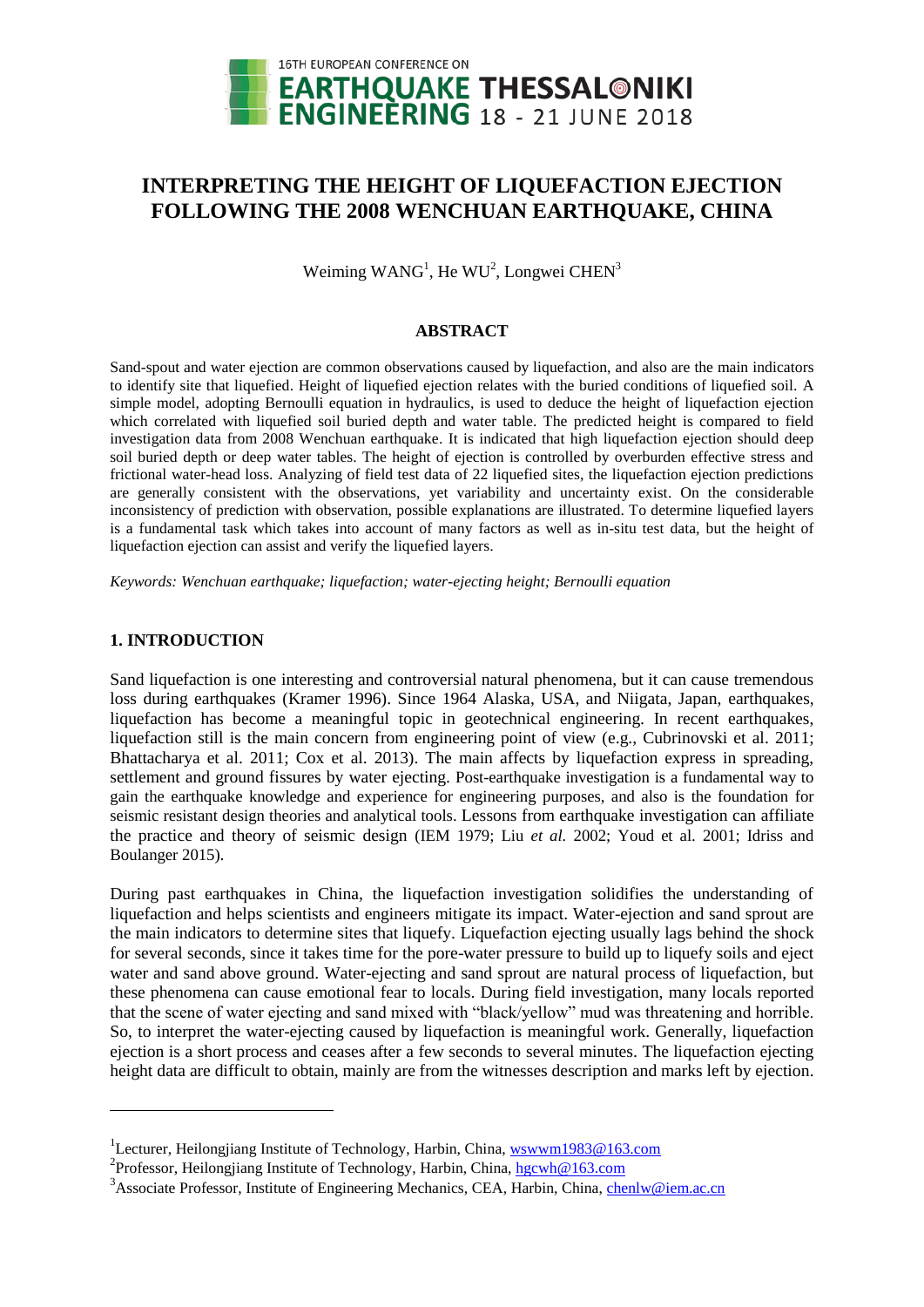Subjective uncertainty and variability stay large, but the ejection height data can reflect the scale and extent of liquefaction impact.

On May 12, 2008, a massively devastating *Mw* 7.9 earthquake hit the Sichuan Province, in China, with an epicenter in Wenchuan County. After the main shock, a team of geotechnical specialists organized by the China Earthquake Administration (*abbr*., CEA) conducted months of field investigations of liquefaction and consequent damage, leading to the identification of 118 liquefaction zones (sites) more than 2 km apart in an area about 500km long and 200km wide (Chen et al. 2009). The authors attended the liquefaction investigation. The water ejecting, during the investigation, were reported from tens of centimeters to several meters. Liu-Zeng et al. (Liu-Zeng 2017) also investigated, separately, and proposed three possibilities to explain the extremely high water ejection in the Wenchuan earthquake.

Due to a lack of adequately data of water ejection in previous earthquakes, the study of water ejection was few in published literatures. After the Wenchuan earthquake, a systemic field investigation was conducted as well as site tests. 22 ejection height data with detailed site investigation, are collected that a database is provided to study water ejection. In the paper, a simple model is used to interpret water ejection during soil liquefaction. Using a basic equation in hydraulics, the height of water ejection is predicted, and compared with observations.

### **2. MODELLING OF LIQUEFACTION EJECTION**

The Bernoulli equation (1738) which is a basic equation in hydraulics (Zhao and He 2010), is adopted herein to develop a prediction equation of liquefaction ejection height. The Bernoulli equation can be written as (Equation 1):

$$
z + \frac{p}{\rho g} + \frac{v^2}{2g} = c \tag{1}
$$

Where,  $z$  is the position head in meter;  $p$  represents the piezometric pressure;  $v$  is the liquid velocity; and *c* is a constant.  $p/pg$  is called piezometric head and  $v^2/2g$  denotes the kinetic energy of the unit liquid. In principle, the Bernoulli equation is a mechanical energy conservation equation. Figure 1 sketched a simple two-layer model and parameters involved in Equation 1. The model containing a non-liquefied layer lying above liquefied soil layer. An assumption of steady flow in a smooth pipe is made and suppose that liquid is incompressible ideal liquid. Taking the fluid starting from liquefied soil and ejecting up to ground surface at height *H*, the velocity at the starting point and ending point should be zero.



Figure 1. A simple model sketching water ejection by Bernoulli Equation

Setting the reference position, *i.e.*,  $z=0$ , beneath the liquefied soil at  $z<sub>0</sub>$ , the Bernoulli equation can be deduced into (Equation 2):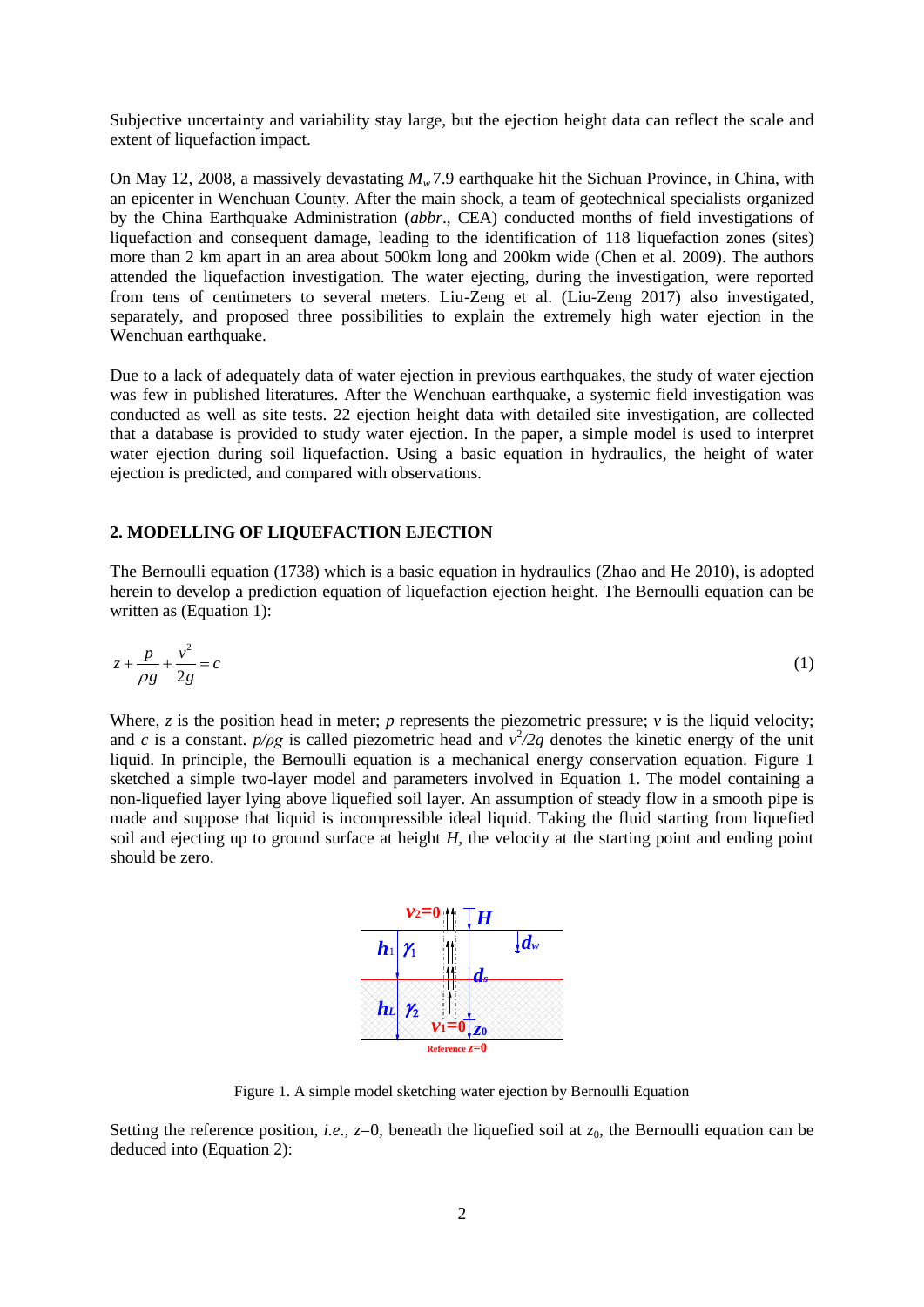$$
z_0 + \frac{p_1}{\rho_L g} + \frac{v_1^2}{2g} = \left(H + h_1 + h_L\right) + \frac{p_2}{\rho_L g} + \frac{v_2^2}{2g} + h_w^{\prime}
$$
\n(2)

in which,  $v_1=v_2=0$ ;  $z_0$  and  $p_1$  and  $p_2$  are the dynamic pore pressure, respectively;  $h_i$  are the position defined in Figure 1;  $\rho_L$  is the density of the liquid which is taken as water density for simplicity;  $h_w$ <sup>'</sup> is the water-head loss due to the path friction and unknown effects.

At the highest of ejection, the dynamic water pressure  $p_2=0$ , that the ejecting height can be deduced as (Equation 3):

$$
H = z_0 + \frac{p_1}{\rho_L g} - (h_1 + h_L) - h_w = \frac{p_1}{\gamma_L} - d_s - h_w
$$
\n(3)

As soil liquefies, the pore water pressure exceeds the over-burden effective pressure, therefore, (Equation 4):

(Equation 4):  
\n
$$
p_1 = \gamma_1 d_w + (\gamma_1 - \gamma_w)(h_1 - d_w) + (\gamma_2 - \gamma_w)(d_s - h_1)
$$
\n(4)

Substitute  $p_1$  into Eq.(3), the ejection height is obtained as following (Equation 5):

.

$$
H = \frac{\gamma_1 - \gamma_2}{\gamma_L} h_1 + \frac{\gamma_w}{\gamma_L} d_w + \left(\frac{\gamma_2 - \gamma_w}{\gamma_L} - 1\right) d_s - h_w
$$
\n(5)

The ejection height depends on the thickness of the overburden layer, water table depth, depth of liquefied layer, as well as water-head loss. To be more simple, the density of soil layers are supposed

to be identical, *i.e.*, 
$$
\gamma_1 = \gamma_2
$$
. Equation 5 can be transformed in to be (Equation 6):  
\n
$$
H \approx \frac{\gamma_w}{\gamma_L} d_w + \left(\frac{\gamma_2 - \gamma_w}{\gamma_L} - 1\right) d_s - h_w = d_w + \left(\frac{\gamma_2}{\gamma_L} - 2\right) d_s - h_w
$$
\n(6)

In which the ejection height simply depends on water table depth, liquefied soil depth and water-head loss. However, the water-head loss is hard to measure in practice. According to hydraulics, the waterhead loss is determined by fluid velocity, diameter of the pipe, friction of pipe walls and viscosity of the fluid, et al. These parameters are impossible to measure for liquefaction ejection. To avoid such difficulty, assume the water-head loss is proportional to *d<sup>s</sup>* , *i.e*.,

$$
h_{\nu} = \eta d_{s} \tag{7}
$$

Where *η* is a coefficient. If the no water-head loss, i.e.,  $\eta=0$ , then the ejection height should be the largest (Equation 8):

$$
H \approx d_w + \left(\frac{\gamma_2}{\gamma_L} - 2\right) d_s \tag{8}
$$

Using Equation 8, sandy layer buried depth can be deduced as (Equation 9): ,

$$
d_s \ge \frac{H}{\left(\frac{\gamma_2}{\gamma_L} - 1\right)}\tag{9}
$$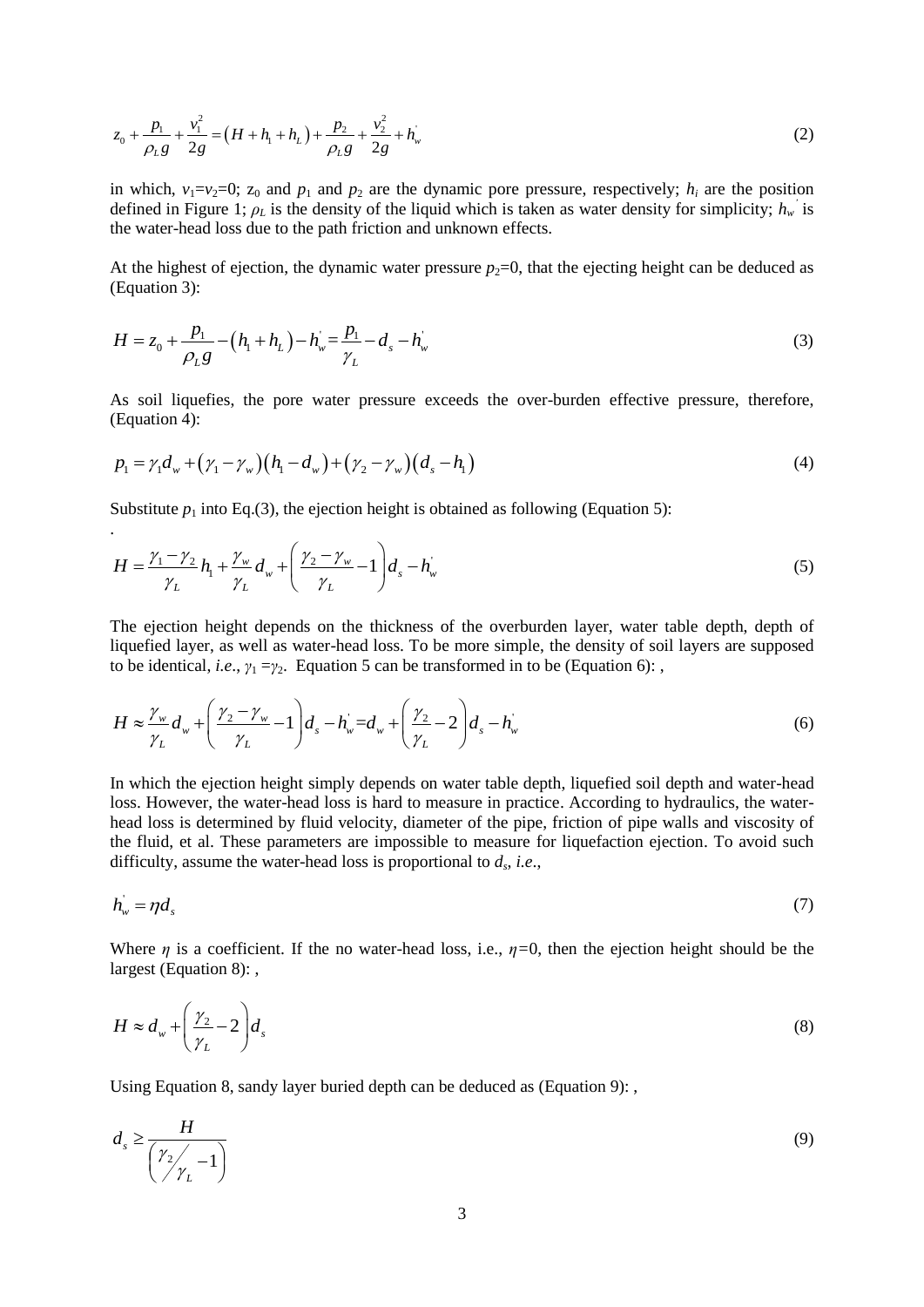Which means that if liquefaction ejection is high that the liquefied sand should be deep. Actually, water-head loss cannot be zero that Eq.(9) gives the low bound of soil buried depth estimation. In practice, the value of  $\eta$  is hard to estimate. Referring to hydraulics,  $\eta$  values are in the order of 10<sup>-1</sup> to  $10^0$ .

## **3. LIQUEFACTION EJECTION HEIGHT ANALYSIS BY WENCHUAN EARTHQUAKE**

# *3.1 Ejection data*

Liquefaction ejection usually is ephemeral phenomenon. The height of ejection could only be obtained by description of eye-witnesses. Collecting the water ejection survey data which consist of 208 data in total (Yuan et al. 2009; Liu-Zeng et al. 2017), Figure 2 and Table 1 display the statistics of the water ejecting height following the Wenchuan earthquake. As is shown, 76% of water ejecting height stayed less than 2m. There were cases appearing remarkably high water ejection; that is, 5.8% of ejection height data were more than 5m.



Figure 2. Statistics of liquefaction ejection height following Wenchuan earthquake

| <b>Ejection height</b>             | <b>Number</b> | Data from Liu-Zeng et al. | <b>Total</b> | <b>Statistics</b> |
|------------------------------------|---------------|---------------------------|--------------|-------------------|
| 0 m <sub>2</sub> 1.0 m             |               | 55                        | 68           | 32.7%             |
| $1.0 \text{ m} - 2.0 \text{ m}$    | 31            | 59                        | 90           | 43.3%             |
| $2.0 \text{ m} \sim 3.0 \text{ m}$ |               | 14                        | 19           | 9.1%              |
| $3.0 \text{ m} \sim 4.0 \text{ m}$ |               |                           | 10           | 4.8%              |
| $4.0 \text{ m}$ ~5.0 m             |               | 8                         | 9            | 4.3%              |
| $> 5.0 \text{ m}$                  |               |                           | 12           | 5.8%              |

Table 1. Statistics of liquefaction ejection height data

## *3.2 Ejection height prediction*

Using the simple model and the data collected, an explanation for water ejection height is presented. After the Wenchuan earthquake, detailed site investigation were conducted in Chengdu Plain where surface effects of liquefaction (sand boils and ground fissures) were found. Within the explored sites, 22 sites were reported with ejection heights (Table 2). The site investigation includes borehole extraction, shear-wave velocity tests and DPT test, which were used to determine liquefied layers.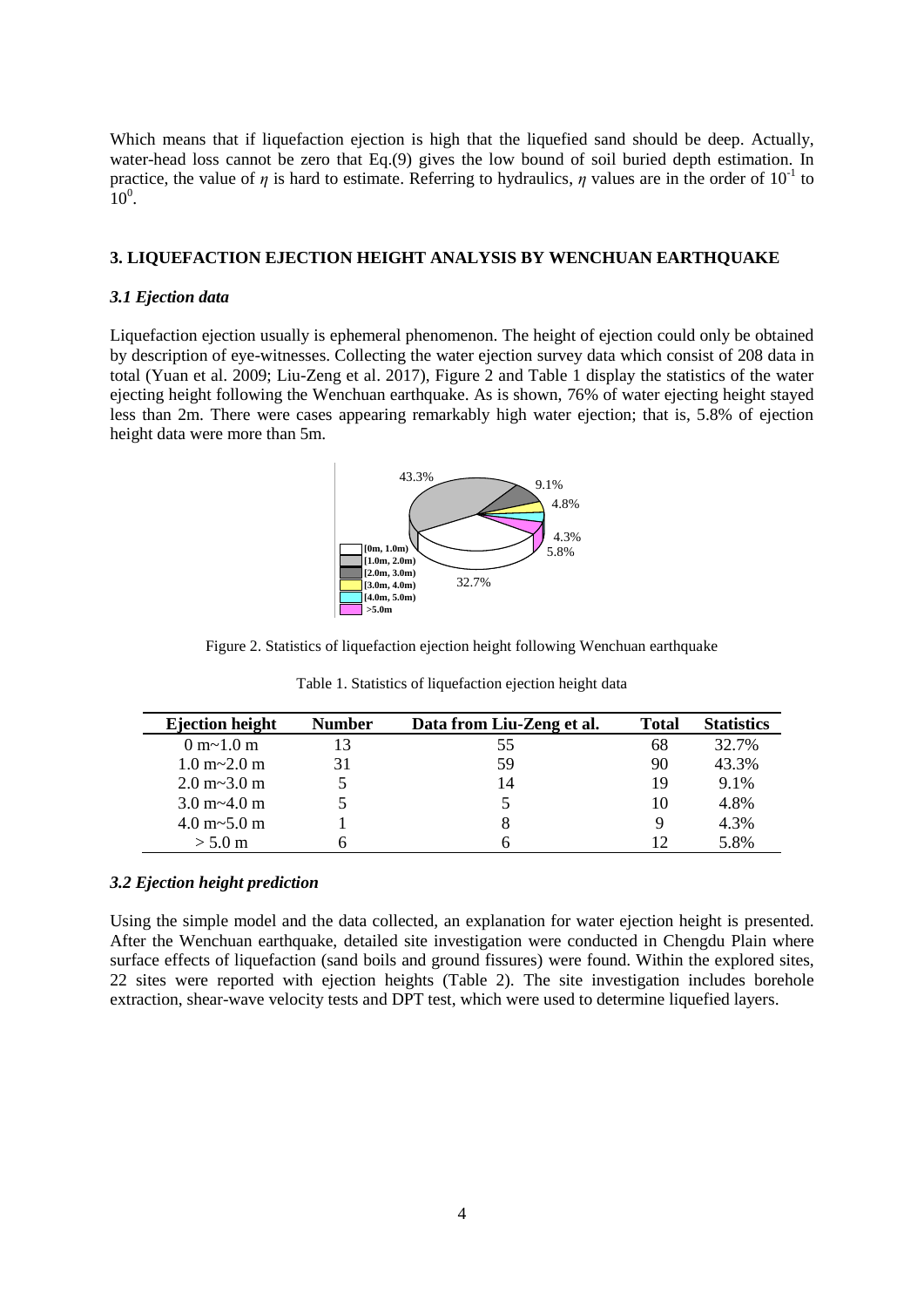| No. | Locations                          | $PGA(g)$ <sup>*</sup> $d_{sr}(m)$ <sup>§</sup> $d_s(m)$ <sup>§</sup> $d_{w}(m)$ <sup>*</sup> $H_r(m)$ |             |     |     |                   | $(\eta = 0)$ | $\sqrt[\frac{k}{2}]{H_p(\text{m})}$ $H_p(\text{m})$ $H_p(\text{m})$ | $(\eta=0.5)$ ( $\eta=1.0$ ) |
|-----|------------------------------------|-------------------------------------------------------------------------------------------------------|-------------|-----|-----|-------------------|--------------|---------------------------------------------------------------------|-----------------------------|
| 1   | Xiaojia village, Longqiao town     | 0.17                                                                                                  | $1.4 - 2.2$ | 1.8 | 1.4 | $1.0 - 2.0$       | 2.3          | 1.4                                                                 | 0.5                         |
| 2   | Jinxing village, Tangchang town    | 0.21                                                                                                  | $2.1 - 5.0$ | 3.5 | 0.9 | $2.0 - 3.0$       | 2.7          | 0.9                                                                 | $-0.9$                      |
| 3   | Songbai village, Bailong town      | 0.24                                                                                                  | $0.8 - 8.3$ | 4.6 | 0.8 | $0.5 - 1.5$       | 3.1          | 0.8                                                                 | $-1.5$                      |
| 4   | Fengle village, Guihua town        | 0.25                                                                                                  | $1.4 - 2.8$ | 2.1 | 1.4 | $*$ 1.0-2.0       | 2.5          | 1.4                                                                 | 0.4                         |
| 5   | Quanshui village, Juyuan town      | 0.24                                                                                                  | $1.0 - 2.4$ | 1.7 | 0.9 | $*1.0 - 2.0$      | 1.8          | 0.9                                                                 | 0.1                         |
| 6   | Yongshou village, Xingfu town      | 0.25                                                                                                  | $2.1 - 3.7$ | 2.9 | 2.1 | $\degree$ 0.5-1.5 | 3.6          | 2.1                                                                 | 0.7                         |
| 7   | Pilu school, Nanfeng town          | 0.22                                                                                                  | $2.3 - 8.0$ | 5.2 | 1.4 | ~23.0             | 4.0          | 1.4                                                                 | $-1.2$                      |
| 8   | Rail station, Jiangyou City        | 0.49                                                                                                  | $2.4 - 7.0$ | 4.7 | 2.4 | $1.0 - 2.0$       | 4.8          | 2.4                                                                 | 0.0                         |
| 9   | Banqiao School, Banqiao town       | 0.37                                                                                                  | $3.0 - 6.1$ | 4.6 | 3.0 | $*$ 2.0-2.5       | 5.3          | 3.0                                                                 | 0.7                         |
|     | 10 Xiangliu village, Gongxing town | 0.41                                                                                                  | $3.4 - 6.2$ | 4.8 | 3.4 | ~10.0             | 5.8          | 3.4                                                                 | 1.0                         |
|     | 11 Wudu village, Hanwang town      | 0.48                                                                                                  | $5.0 - 7.7$ | 6.3 | 1.6 | ~1.0              | 4.8          | 1.6                                                                 | $-1.6$                      |
|     | 12 Linyan village, Tumen town      | 0.47                                                                                                  | $6.0 - 8.0$ | 7.0 | 6.0 | ~1.0              | 9.5          | 6.0                                                                 | 2.5                         |
|     | 13 Qifu school, Xiaode town        | 0.30                                                                                                  | $3.5 - 7.0$ | 5.3 | 3.5 | $*1.0-4.5$        | 6.2          | 3.5                                                                 | 0.9                         |
|     | 14 Shihu village, Xinshi town      | 0.33                                                                                                  | $4.0 - 5.8$ | 4.9 | 2.9 | ~1.0              | 5.4          | 2.9                                                                 | 0.5                         |
|     | 15 Xinshi school, Xinshi town      | 0.34                                                                                                  | $2.6 - 3.5$ | 3.0 | 1.0 | $*1.5 - 4.5$      | 2.5          | 1.0                                                                 | $-0.5$                      |
|     | 16 Anle village, Xinglong town     | 0.44                                                                                                  | $4.8 - 6.0$ | 5.0 | 4.0 | >5.0              | 6.5          | 4.0                                                                 | 1.5                         |
|     | 17 Guihua village, Yuquan town     | 0.39                                                                                                  | $2.8 - 3.7$ | 3.3 | 0.6 | ~1.5              | 2.3          | 0.6                                                                 | $-1.1$                      |
|     | 18 Shuangquan village, Zundao town | 0.49                                                                                                  | $2.5 - 5.0$ | 3.3 | 2.5 | $*$ 1.0-1.5       | 4.2          | 2.5                                                                 | 0.9                         |
|     | 19 Tian'e village, Lichun town     | 0.24                                                                                                  | $3.1 - 5.1$ | 4.1 | 2.4 | $-0.1$            | 4.5          | 2.4                                                                 | 0.4                         |
|     | 20 Zhenjiang village, Hefeng town  | 0.29                                                                                                  | $1.8 - 2.9$ | 2.4 | 0.9 | $0.5 - 1.0$       | 2.1          | 0.9                                                                 | $-0.3$                      |
|     | 21 Baihutou village, Jiandi town   | 0.46                                                                                                  | $1.2 - 3.2$ | 2.2 | 1.2 | $1.0 - 2.0$       | 2.3          | 1.2                                                                 | 0.1                         |
|     | 22 Siyuan village, Shigu town      | 0.41                                                                                                  | $2.0 - 4.0$ | 3.0 | 1.5 | ~1.0              | 3.0          | 1.5                                                                 | 0.0                         |

Table 2. Characteristic parameters for liquefaction ejection height prediction at liquefied sites in Chengdu Plain

Note: \*\*Height collected from Liu-Zeng et al. (2017);  $^{8}d_s$  – middle depth the liquefied sandy layer in meter;  $^{8}d_{sr}$  – depth of liquefied sandy layers; *\*H<sup>p</sup>* – predicted water ejecting height; *&H<sup>r</sup>* – observed water ejecting height; \$ *d<sup>w</sup>* – water tables.

Using Eq.(6) to predict water ejection height, unit weight of the saturated soil is an important parameter. 85% of liquefied soils following Wenchuan earthquake were gravels. From laboratory tests, the dry density of soil samples extracted from borehole was measured ranging from  $1.92 \div 2.12$  g/cm<sup>3</sup>. The unit weight of saturated gravelly soil samples remolded in laboratory ranged from  $20~25$  kN/m<sup>3</sup>. The liquefied gravelly layers in Chengdu plain contain many cobbles and large diameter gravels. So the unit weight of the liquefied soil is taken as  $\gamma_2 = 25 \text{kN/m}^3$ . Setting  $\eta = 0$ , 0.5 and 1.0, the water ejection heights were predicted and listed in Table 2 and portrayed in Figure 3. When *η*=0, i.e., waterhead loss is zero, the predicted ejection height were much higher than the observations (Figure 3(c)). When  $\eta$ =1.0, the predictions stayed lower than the observations shown in Figure 3(a) since the waterhead loss was overrated. The observations were well consistent with predictions when  $\eta$ =0.5 (Figure 3(b)).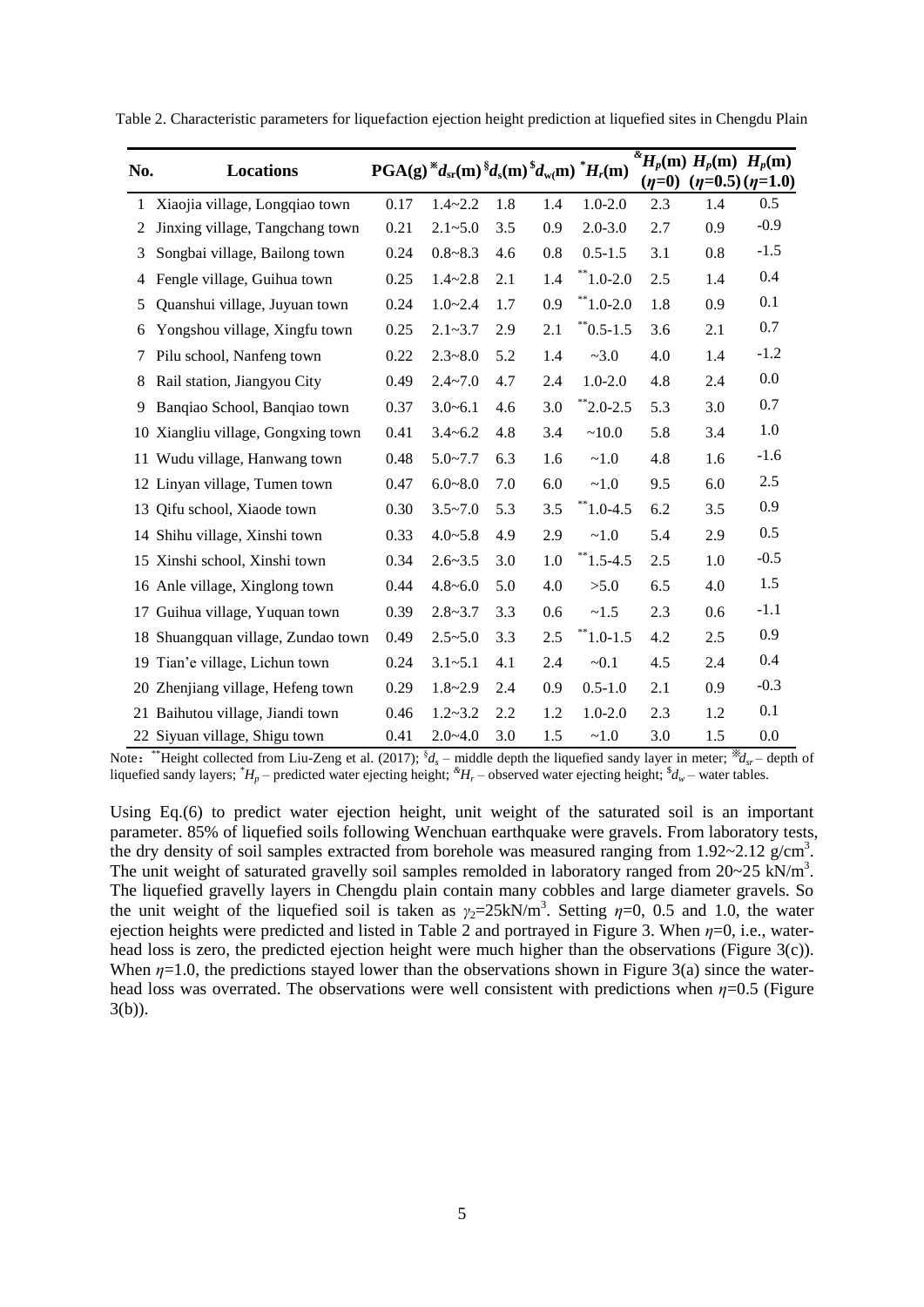

Figure 3. Comparison of predicted liquefaction ejection height with the observed

Eqation 8 indicates deep saturated sandy layer and large water table can lead to high liquefaction ejection. The height depends on the dynamic pore-water pressure generated by liquefaction so that buried condition of the saturated sand basically governs the liquefaction ejection height. On the other hand, the liquefaction ejection height can be used to test the depth of liquefied sand. In general method, the liquefied soil layers are determined by comparing CSR and CRR values (Youd et al. 2001). Using Eq.(9), the ejection height can be used to check the depth of determined liquefied sand layers.

# *3.3 Cases study*

# *3.3.1 Jinxing village, Tangchang town*

Grey sand was ejected in the farmland (Figure 4) right after the main shock. Ground shaking intensity was estimated to be 0.21g of PGA by a GMPE developed using the main shock accelerograms (Wang and Xie 2009). The surface ejecta contained medium sand mixed with mud. The local witness reported that in the neighboring area water ejection happened in many places and the height was about  $2\overline{-3}$ m high. However, amount of ejecta was not much, which estimated as  $0.5\text{m}^3$  at most.

During scientific investigation stage, site investigation such as drilling borehole, DPT test and shearwave velocity tests were performed that the gravel layer locating at  $2.1 \sim 5.0$ m underground was determined liquefied, i.e.,  $d_s = 3.5$ m. Figure 5 displayed the core sample extracted from the borehole and the liquefied layer which was marked. The local water table was  $d_w=0.9$ m. By Equation 6, the liquefaction ejection heights predicted as -0.9m, 0.9m and 2.7m respective to *η*=1.0, 0.5 and 0. Negative values mean water could not be ejected above ground. The prediction was underestimated the observation.



Figure 4. Sand ejecta by soil liquefaction in Jinxing village, Tangchang town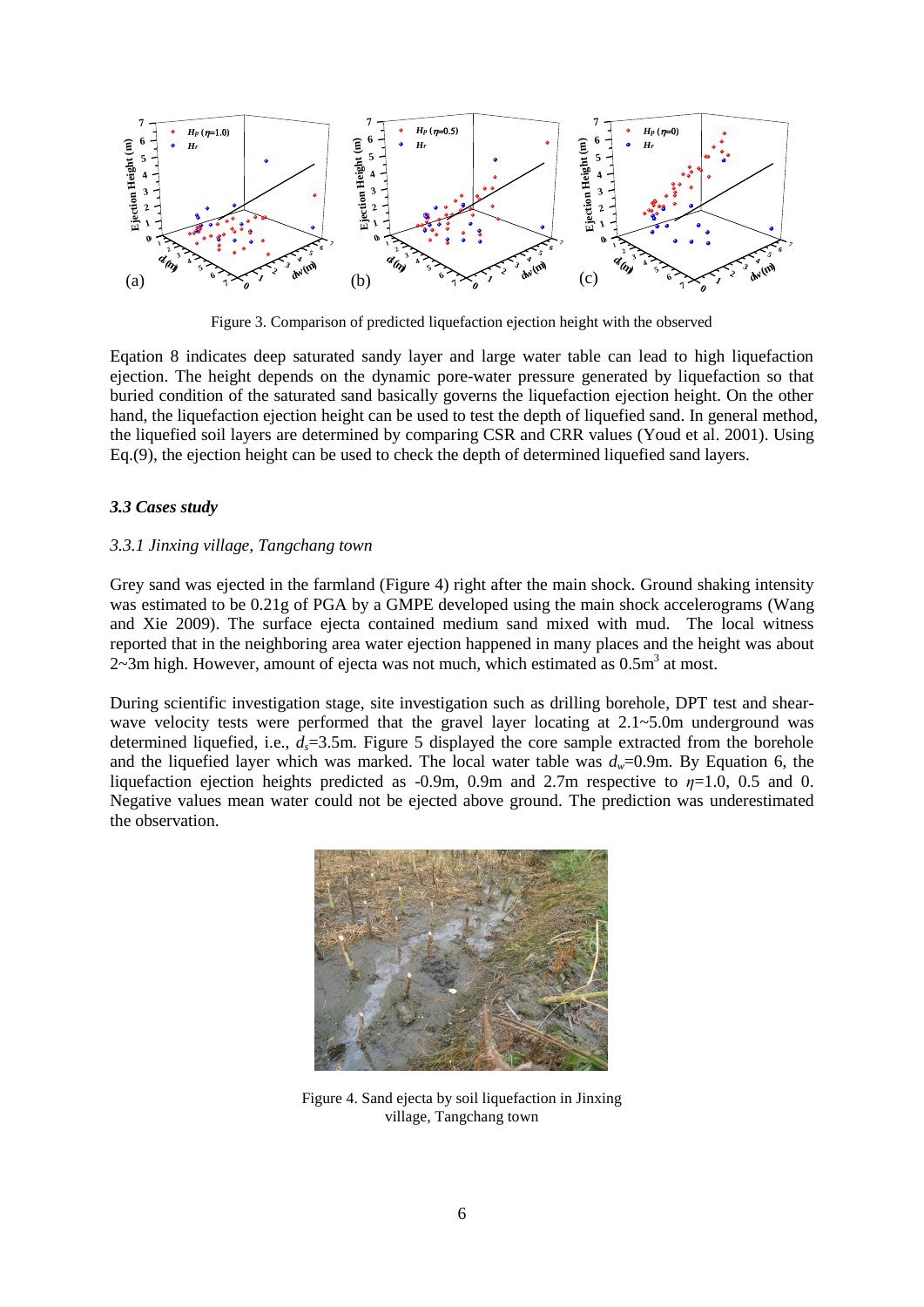

Figure 5 The extracted soil sample from the inspecting borehole in Jinxing village, Tangchang town

# *3.3.2 Xiangliu village, Gongxing town*

The liquefaction at this site was fairly interesting that 8 pits of about 3 to 4 meters in diameter and 1 to 2 meters deep were generated by venting of water ejection (Figure 6), and scattering in 300mu of the nearby farmland (Chen et al. 2009). The site was diagnosed as gravel liquefied after detailed site drilling and tests (Cao et al. 2011). One of the interesting liquefaction behaviors, as the witness reported, was that the ejection height was extremely high as double the height of the electric pole which was estimated to be 10m approximately. The site was about 20km close to rupture faults and the PGA value was estimated to be 0.41g.



Figure 6. Large pits caused by liquefaction ejection in Xiangliu village, Gongxing town

A borehole was drilled that the gravelly soil layer between 3.4 to 6.2m was determined having liquefied. The local water table *dw*=3.4m. By Eq.(6), ejection height prediction ranged from 1.0 to 5.8m with a mean value of 3.4m. That is, the prediction was much smaller than the observation. The possible explanation could be that the ground shaking intensity was amplified by a blind fault (Liu-Zeng et al. 2017). The second possibility could be that ground crack was opening and closing during earthquake and squeezed the water ejecting during liquefaction. The "clapping" effect could push the water high.

# *3.3.3 Tian'e village, Lichun town*

The liquefaction was reported at a one-story masonry house. The house floor was protected by concrete covers. Fissures of about 2cm wide were generated and water column of about 10cm high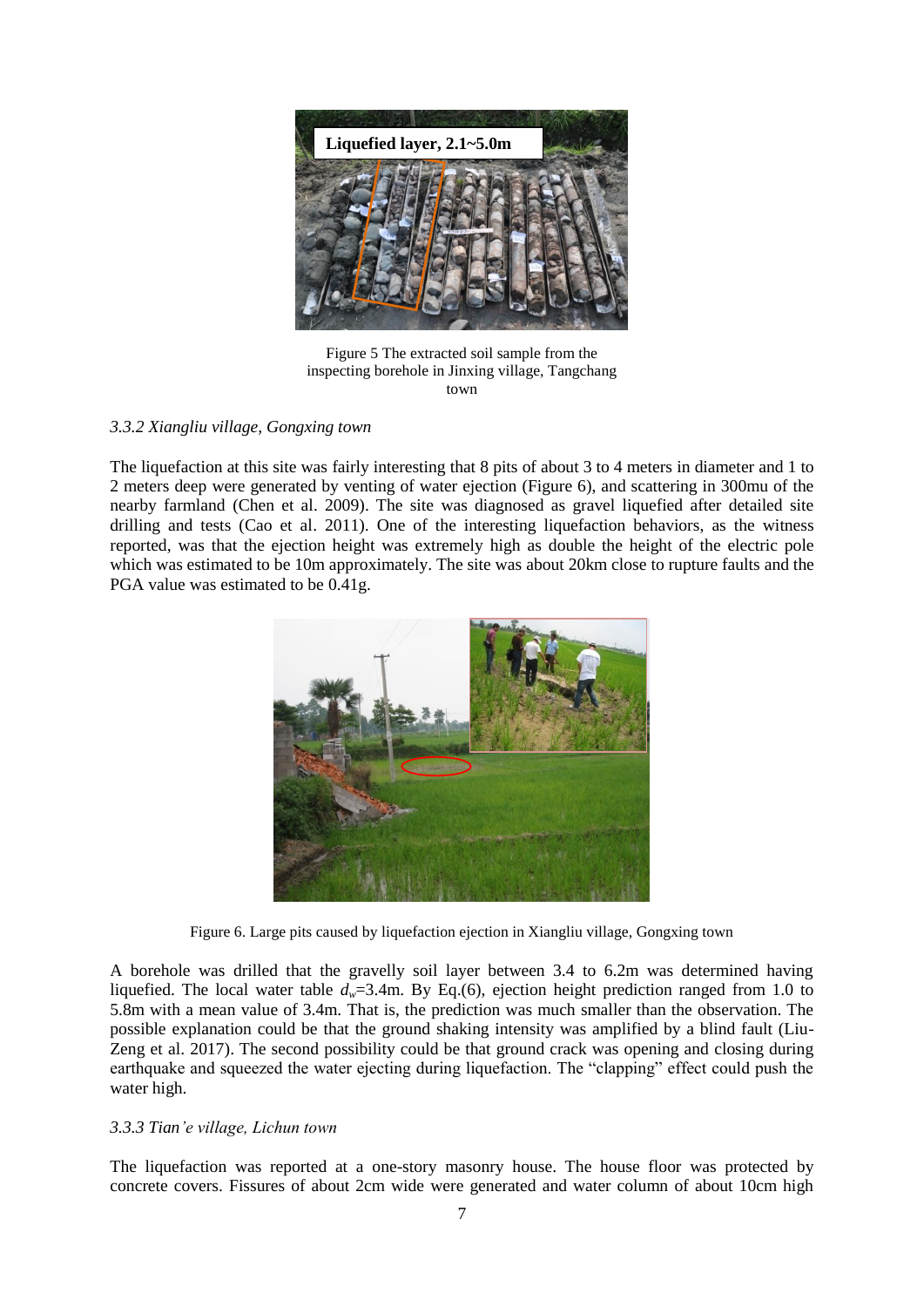was venting after the main shock (Figure 7). No sand sprouted out. The site was performed detailed site investigation, like CDPT and borehole tests. From the core extracted soil sample as shown in Figure 8, gravel layer between 3.1m to 5.1m was determined having liquefied. The underground water table lay  $d_w$ =2.4m. With the data, the ejection height was predicted as 0.4m, 2.4m and 4.5m respective to *η*=1.0, 0.5 and 0. The existing of the concrete ground of the house prohibited water ejection that water ejection was low.



Figure 7. Ground fissures caused by liquefaction ejection at Tian'e village, Lichun town



Figure 8. The extracted soil sample from the inspecting borehole in Tian'e village, Lichuan town

# **4. CONCLUSIONS**

In this paper, a simple model is adopted to simulate the sophisticated liquefaction water ejection process using the basic equation in hydraulics. The main points can be outlined as following.

- (1) The liquefaction ejection is simplified as steady flow in a pipe, and a formula was deduced to predict liquefaction ejection based on Bernoulli equation.
- (2) The proposed ejection height prediction equation indicates the deep water table and deep sandy layer buried depth can cause high ejection.
- (3) The liquefaction ejection height predictions are close to the observations, yet deviations and uncertainty exist. The reasons could be the description of the witnesses was not reliable and contained subjective uncertainty; the existence of structures; and buried conditions of liquefied soils were not much precise.
- (4) Liquefaction ejection height, on the other hand, can reflect the buried condition of the liquefied soil that ejection height data can be used to assist to verified liquefied layer determination.